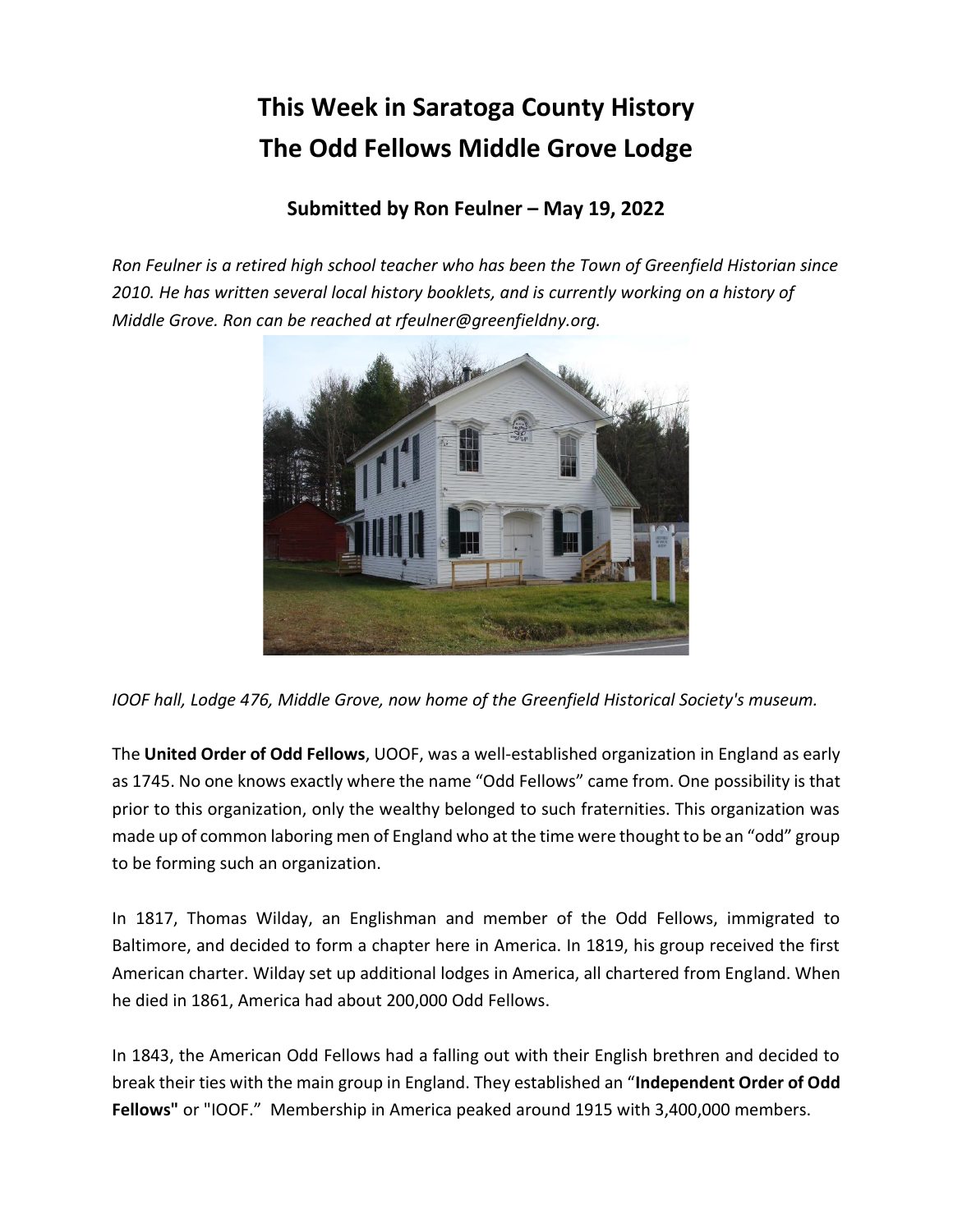The Odd Fellows, IOOF, claimed not to be a religious organization, but they did require that their members believe in God, and the Bible was used during some of their rituals. Each member was sworn to secrecy. New members being inducted into the organization were asked to participate in a morality type play. They were blindfolded and placed in chains before participating in a mock funeral procession. When their blindfold was removed, the candidate was brought face to face with a skeleton illuminated by torches, and the new recruit was then asked to meditate the meaning of death. They believed that an individual could not appreciate life to its fullest without first coming to terms with death. After taking oaths, the candidate was given passwords, certain secret signs, and shown secret handshakes by the Noble Grand (headman in the local lodge). At this point the new recruit became a first level member.

The Middle Grove IOOF Hall (lodge 476) shown in the above photo was constructed in 1878 on land donated by Moses Darius Rowell, the owner of a general store in Middle Grove,which was once located just east of a present day Stewart's shop. Moses dedicated the land to a Christian Temperance group called the Rechabites. When the Rechabites gave up their charter, the building became the IOOF Hall whose second floor became the regular meeting place of the Rebekahs, Craig's Post, and Good Templars, also a religious temperance society.

Moses D. Rowell was a clerk, a trustee, and a deacon in the Middle Grove Baptist Church which was located adjacent to where the IOOF hall now stands. Moses received his license to preach in 1877 and a year later wrote in the deed to the Odd Fellows that there, "…shall be no dancing allowed on the property."

Lodge 476, as the new lodge was called, thrived with activity. In addition to the second floor serving as home to the Middle Grove IOOF and Rebekah's, the first floor also served as a place for justice court and jury trials, performances and rehearsals of Middle Grove's three bands, and even a place for a show troupe, who arrived in a covered wagon, to rent the hall and give performances nightly for a week, as well as home for other community social gatherings.

In the 1880s, the Cadman sisters from Galway opened a select high school in the building and charged fifty cents per week tuition. The last conductor of the high school was Miss Laura Manchester, a three-hundred pound woman, who threatened misbehaving students by saying she would sit on them if they did not mend their ways. She was said to be the largest woman to have ever darkened a doorway in the "Ville," as Middle Grove was known at the time, short for Jamesville.

It also served as a temporary home for the fledgling congregation of the United Methodists